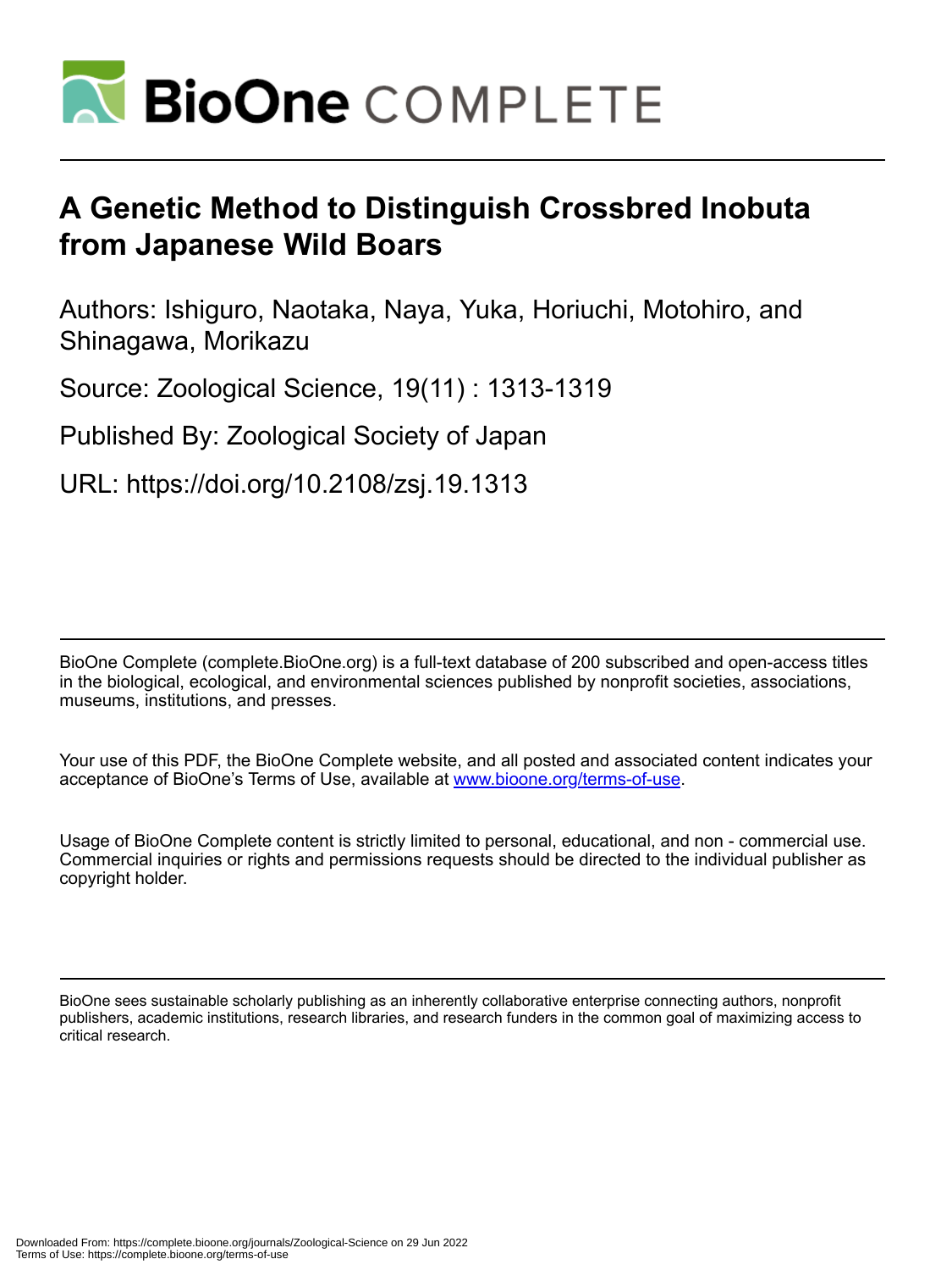# **A Genetic Method to Distinguish Crossbred Inobuta from Japanese Wild Boars**

Naotaka Ishiguro<sup>1\*</sup>, Yuka Naya<sup>1</sup>, Motohiro Horiuchi<sup>2</sup> and Morikazu Shinagawa<sup>1</sup>

<sup>1</sup> Laboratory of Veterinary Public Health, Obihiro University of Agriculture and *Veterinary Medicine, Obihiro, 080-8555, Japan* 2 *Research Center for Protozoan Diseases, Obihiro University of Agriculture and Veteinary Medicine, Obihiro, 080-8555, Japan*

**ABSTRACT**—To distinguish pig-wild boar crossbred Inobuta from Japanese wild boar populations, a genetic method by using mitochondrial DNA (mtDNA) haplotypes and the nuclear glucosephosphate isomerase-processed pseudogene (*GPIP*) was developed. Sixteen mtDNA haplotypes from 152 wild boars from Kyushu, Shikoku and Honshu islands of Japan were distinct from those from Asian and European domestic pigs. Five alleles of *GPIP* were classified into two groups: 1) alleles *GPIP\*1*, *GPIP\*3* and *GPIP\*3a* from Japanese wild boars, Asian wild boars and domestic pigs; 2) alleles *GPIP\*4* and *GPIP\*4a* from European wild boars and domestic pigs. An extensive genetic survey was done to distinguish the crossbred Inobuta from 60 wild boars hunted on Tsushima Island, Goto Islands, and Nagasaki and Ooita Prefectures. The mtDNA haplotypes from the 60 samples showed Japanese wild boars, but four wild boar samples from Nagasaki Prefecture had the European *GPIP* allele, *GPIP\*4*. These results showed that nuclear DNA polymorphism analysis is useful, in addition to mtDNA haplotype assay, to detect "Inobuta" having the European genotype from Japanese wild boar populations.

**Key words**: mitochondrial DNA, *GPIP*, Inobuta, Japanese wild boar, PCR-RFLP

#### **INTRODUCTION**

The wild boar (*Sus scrofa*) is widely distributed from Eurasia to northeast Africa, and has been classified into at least 16 subspecies (Epstein, 1984; Ruvinsky and Rothschild, 1998). Japan has two subspecies: the Japanese wild boar (*S. s. leucomystax*) on the Japanese main islands of Honshu, Shikoku and Kyushu, and the Ryukyu wild boar (*S. s. riukiuanus*) on the Ryukyu Islands. The Ryukyu wild boar is restricted to the Ryukyu Islands (Amami-Oshima, Kakeroma Islands, Tokuno-Shima, Okinawa Island, Ishigaki Island and Iriomote Island) and their population sizes are very small, while the Japanese wild boar widely inhabits the main islands, except Hokkaido, and its population is larger than the Ryukyu wild boar population. The increase in numbers of Japanese wild boars has been marked in many prefectures in Kyushu and southwest Honshu (Environmental Agency, Japan, 1997–1999). Recently, Japanese wild boars around mountainous villages have caused serious agricultural problems because they damage farms and eat crops. As natural enemies such as the wolf or tiger are extinct in

 $*$  Corresponding author: Tel.  $+81-155-49-5391$ ;

Japan, hunting wild boar could be an efficient means to control wild boar populations. Apart from the increasing numbers of wild boars, breeding wild boars or crossbreeding domestic pigs with wild boars to produce Inobuta have been done as an industry in many prefectures for three decades in Japan. Wild boars or the crossbred Inobuta have escaped from breeding farms accidentally or intentionally (Kodera and Kanzaki, 2001). Although the frequency of escapes from breeding farms has not been estimated exactly, these escapes might influence genetic structures and population sizes of feral wild boars. Artificial migration to, or release of wild boars in, the small islands or mountain areas have been reported (Kodera and Kanzaki, 2001).

Recently we examined the genetic relationship between Japanese wild boar and Ryukyu wild boar populations and Asian and European domestic pigs by comparing their mitochondrial DNA (mtDNA) control region and cytochrome *b* gene sequences (Okumura *et al.,* 1996; 2001; Watanobe *et al.,* 1999). Molecular genetic analyses using mtDNA hapotypes showed Japanese wild boars are different from European and Asian wild boars and domestic pigs, and they have a population structure including many characteristic local populations (Okumura *et al.,*1996; Watanobe *et al.,* 1999). The phylogeographic status of Japanese wild boars

FAX. +81-155-49-5394. E-mail: ishiguro@obihiro.ac.jp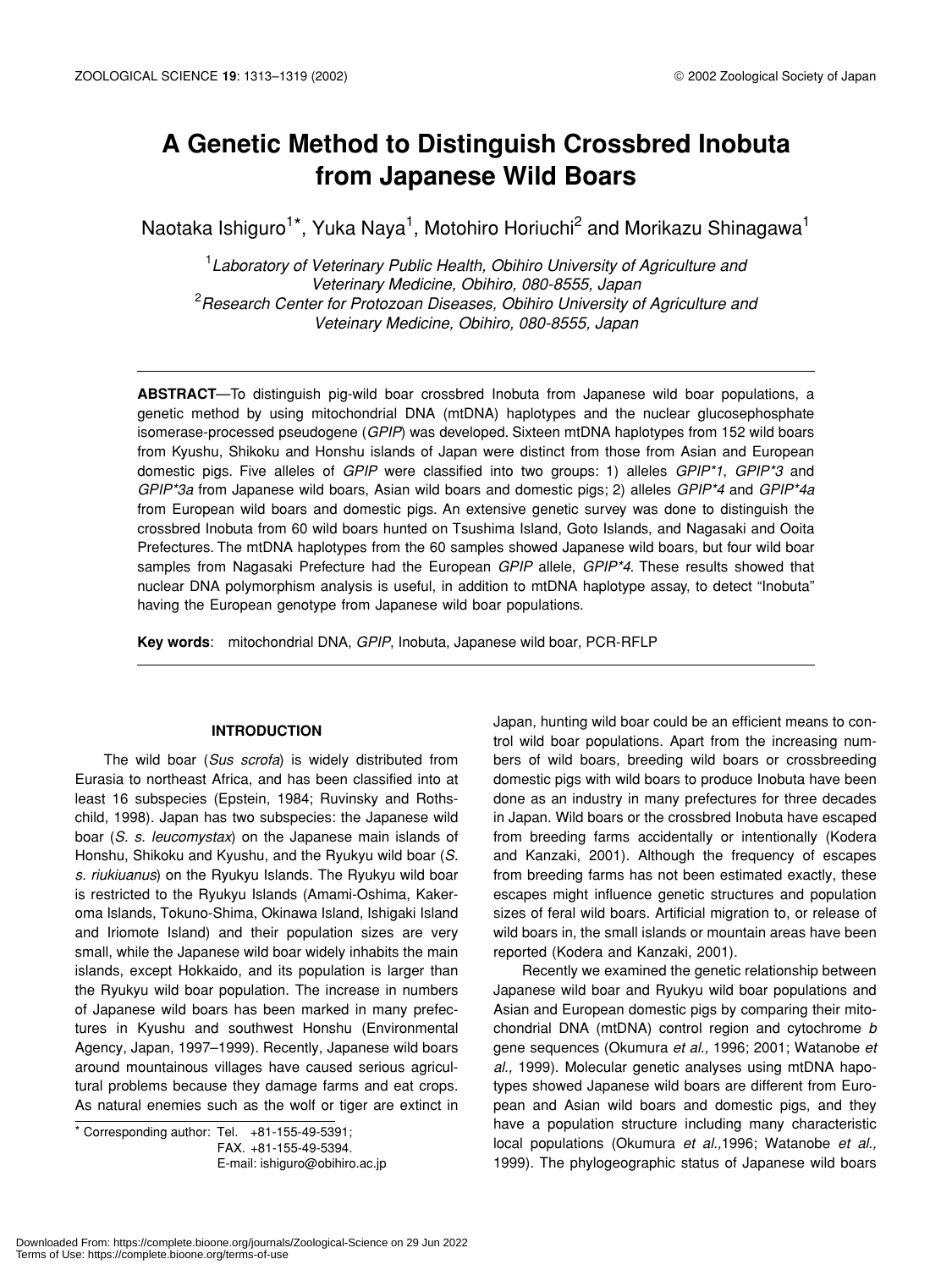may provide useful information to trace artificial migrations or the release of feral or breeding wild boars by humans. To distinguish released animals, including the crossbred Inobuta, from wild boar populations, a genetic classification method should be developed.

The mtDNA is a suitable genetic marker to study the genetic variation within a species because of a maternal inheritance without recombination, but it is inadequate to evaluate the paternal genetic influence. In this study, we developed a genetic classification method by using nuclear gene loci in addition to mtDNA to examine wild boar samples from Tsushima Island, Goto Islands and some districts in Nagasaki and Ooita Prefectures, where wild boars have increased suddenly. We here report that nuclear DNA markers combined with mtDNA haplotypes are very useful to distinguish wild boar crossbred with domestic pigs from feral populations.

#### **MATERIALS AND METHODS**

#### **Animal samples**

To examine the haplotypes of 574bp mtDNA control region, a total of 152 Japanese wild boar samples were collected from 15 prefectures (Table 1). Among them, thirty Japanese wild boars from Shizuoka (10 samples), Shimane (6 samples), Nara (5 samples) and Fukui (9 samples) Prefectures (indicated by italic in Table 1) were newly examined in this study, while the remaining 122 boar samples were from the previous mtDNA database of Watanobe *et al.* (2001).

To examine the polymorphism of glucosephosphate isomerase-processed pseudogene (*GPIP*) (Harbitz *et al.*, 1993), muscle and blood samples were collected from breeds of domestic pigs and wild boars: European lineage (3 samples from Landrace, 2 samples from Large White, 13 samples from Berkshire, 5 samples from Hampshire, 7 samples from Duroc); Asian lineage (2 samples from Meishan, 1 samples from Ryukyu wild boar and 1 sample from Chinese wild boar); and miniature pig (2 samples from Ohmini).

|                          |                     | Nucleotide position <sup>c)</sup>                                                                                         |                                                 |
|--------------------------|---------------------|---------------------------------------------------------------------------------------------------------------------------|-------------------------------------------------|
|                          |                     |                                                                                                                           |                                                 |
|                          |                     |                                                                                                                           |                                                 |
|                          | Pigs and            | 5555556666667777777778888888899990000011111                                                                               |                                                 |
|                          | wild                | 67788912478901122333452224478913791479901223                                                                              |                                                 |
| Haplotypes <sup>a)</sup> | boars <sup>b)</sup> | 5 1 8 0 8 3 6 0 9 6 3 5 2 1 4 3 9 5 6 7 1 8 2 3 5 0 1 8 7 6 0 6 7 5 0 5 2 2 7 3 8 4 7 7 Sampling localities <sup>d)</sup> |                                                 |
| J1(8)                    | JWB(21)             | A - - TTGCTTTGCCTCAGCCATTAATTTATGCGATGTGTCAATAA Miyazaki,Shiga,Gifu,Mie,Fukui(9)                                          |                                                 |
| J2(None)                 | JWB(1)              |                                                                                                                           |                                                 |
| J3(9)                    | JWB(31)             |                                                                                                                           | Miyazaki, Shiga, Gifu, Gunma                    |
| J4(10)                   | JWB(1)              |                                                                                                                           | Shiga                                           |
| J5(12)                   | JWB(10)             |                                                                                                                           |                                                 |
| J6(13)                   | JWB(2)              |                                                                                                                           |                                                 |
| J7(14)                   | JWB(9)              |                                                                                                                           |                                                 |
| J8(15)                   | JWB(17)             |                                                                                                                           |                                                 |
| J9(11)                   | JWB(2)              |                                                                                                                           |                                                 |
| J10(1)                   | JWB(43)             | G Saga, Kumamoto, Ooita, Miyazaki, <i>Nara</i> (4), Hyougo                                                                |                                                 |
|                          |                     |                                                                                                                           | Shimane(3), Shiga, Gifu, Tokushima, Shizuoka(1) |
| J11(3)                   | JWB(4)              |                                                                                                                           |                                                 |
| J12(4)                   | JWB(5)              |                                                                                                                           |                                                 |
| J13(7)                   | JWB(1)              |                                                                                                                           |                                                 |
| J14(5)                   | JWB(1)              |                                                                                                                           |                                                 |
| J15(6)                   | JWB(3)              |                                                                                                                           |                                                 |
| J16(2)                   | JWB(1)              |                                                                                                                           |                                                 |
| $J17$ (New)              | <b>JWB</b>          |                                                                                                                           |                                                 |
| J18(New)                 | <b>JWB</b>          |                                                                                                                           |                                                 |
| M23(23)                  | Meishan             |                                                                                                                           |                                                 |
| M49(49)                  |                     | Hampshire GCACCATACCCCAACG.                                                                                               |                                                 |

**Table 1.** Nucleotide variations and distribution of mtDNA haplotypes of Japanese wild boars

a) Numbers in parentheses are haplotype code numbers defined previously in Watanobe *et al.*(2001). Haplotype J2(None) was not included in Watanobe *et al.*,2001. Two rep-<br>resentative haplotypes M23 and M49 are shown as re

b) Numbers in parentheses indicate the sample numbers of Japanese wild boar (JWB) belonging to each haplotype.<br>
<sup>c)</sup> Nucleotide positions are those of the complete pig mitochondrial DNA reference (Ursing and Arnason, 1998) theses indicate the sample numbers examined in this study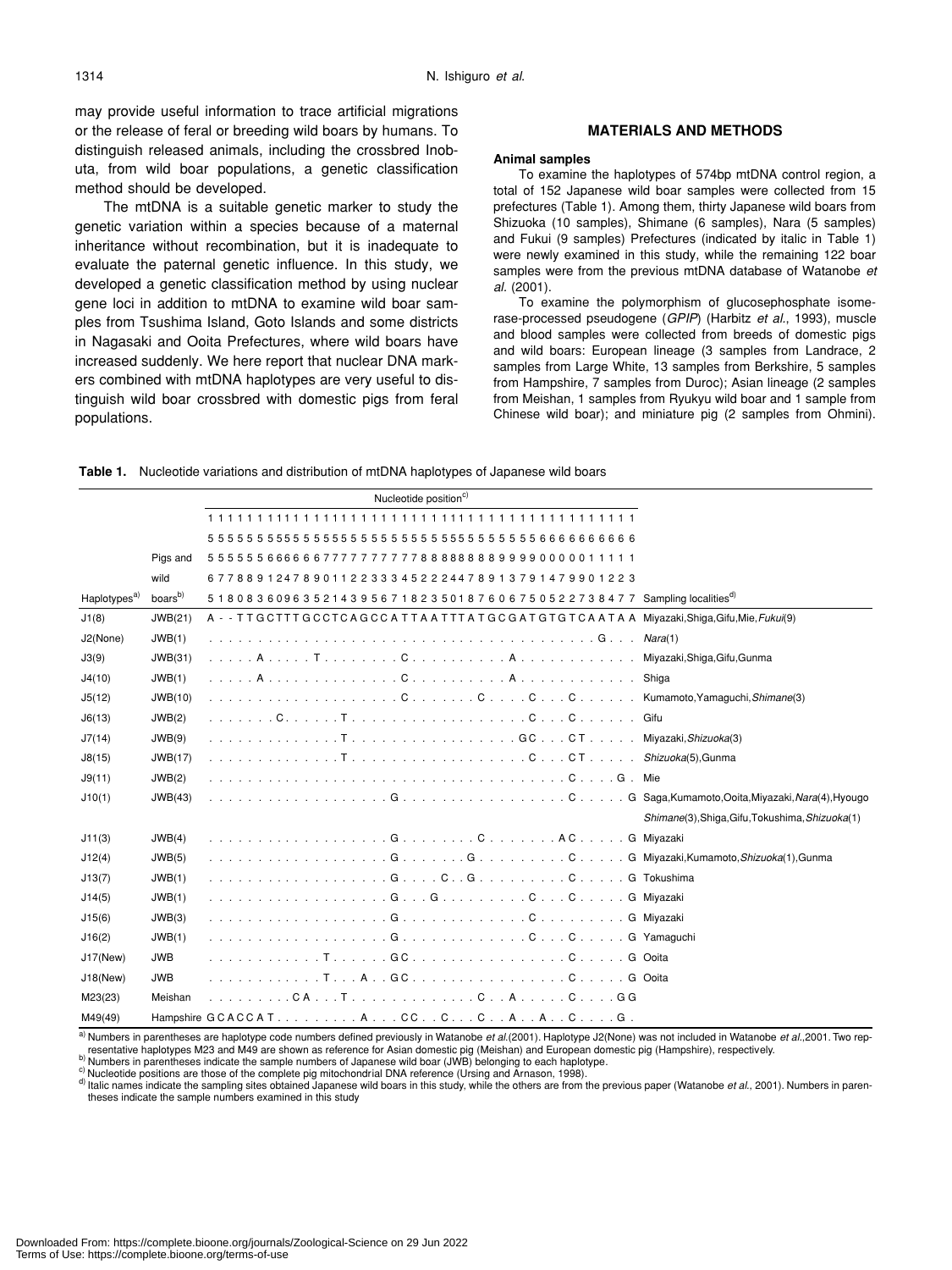Muscle samples from 20 Japanese wild boars captured in Gifu, Mie, Shiga, Fukui, Shizuoka and Miyagi Prefectures were also examined the *GPIP* polymorphism.

To examine the genetic characteristics of Japanese wild boars in Kyushu, especially to distinguish crossbred boars, muscle samples were collected from Tsushima Island (20 samples from three districts from 1999 to 2000), Goto Islands (17 samples from three districts from 1999 to 2001), Nagasaki Prefecture (6 samples from two districts in 2000) and Ooita Prefecture (17 samples from eight districts in 2001)(Fig.1), and examined for both the mtDNA haplotype and the *GPIP* polymorphism.

# **DNA extraction, PCR and direct sequencing**

Total DNA was extracted from muscle and blood samples using standard proteinase-K phenol-chloroform methods as described by Watanobe *et al.* (1999). Approximately 0.1~0.2 µg of the total DNA was used to amplify the *GPIP* (507bp) and the mtDNA control region (574bp) by polymerase chain reaction (PCR) (Watanobe *et al.,* 2001).

To amplify the most variable fragment in the mtDNA control region, primers mitL112 (5'-GCGCACAAACATACAAATATGCTG-3') in the L strand and mit H106 (5'-ACGTGTACGCACGTGTACGC-3') in the H strand were used (Watanobe *et al.*, 2001). Primers, mitL11(5'-CCATGCCGCGTGAAACCA-3') and mitH12(5'-ATCGAG-ATGTCTTATTTAAG-3') were used to sequence nucleotide sequence both L and H strands of the mtDNA control region.

To amplify 507bp of the *GPIP,* primers GPIP1(5'-TGCAGT-TGAGAAGGACTTTACTT-3') and GPIP6(5'-GAAGTTACAGGGC-ATCATCTTG-3') were used (Giuffra *et al.,* 2000). The mtDNA and *GPIP* fragments were amplified by using PCR under the following



**Fig. 1.** Distribution of mtDNA haplotypes of Japanese wild boars in Kyushu. The mtDNA haplotypes and their numbers detected are indicated by different symbols. The symbols on the underlines are mtDNA haplotypes detected from the genetic survey in northern Kyushu. The symbols plotted on the map include the mtDNA haplotypes reported previously (Watanobe *et al.*, 2001).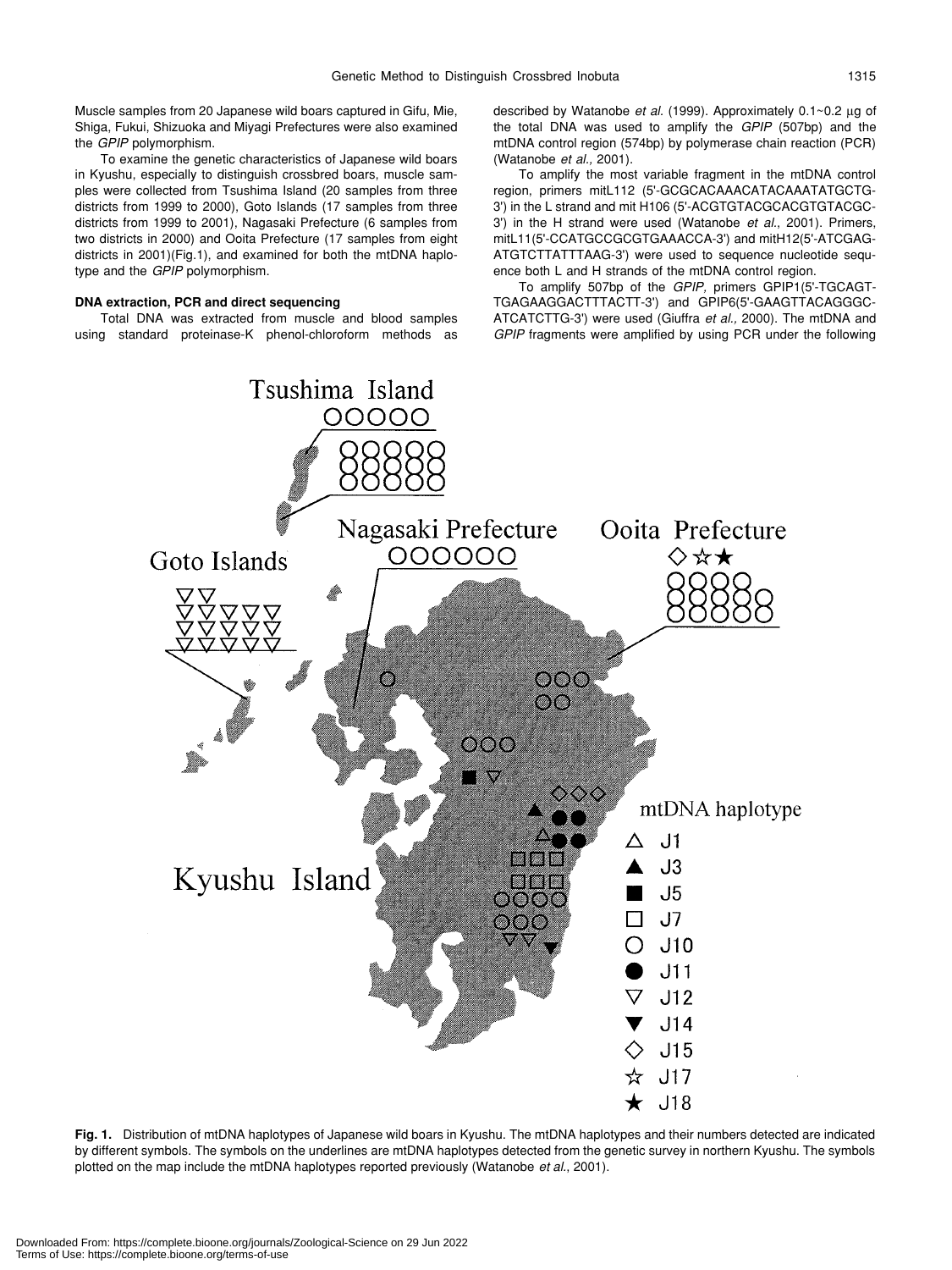conditions: one cycle of DNA denaturation and activation of Ampli-Taq Gold (Perkin Elmer, Norwalk, CT) at 95°C for 9 min, annealing at 55°C for 1 min, extension at 72°C for 1 min, 45 cycles of denaturation at 94°C for 30 sec, annealing at 55°C for 30 sec, and extension at 72°C for 1 min (Watanobe *et al.,* 2001). The PCR products were purified by using Centricon 100 micro-concentrators (Amicon, Beverly, MA) and were directly sequenced by using the dideoxy chain termination method with 373S and 310 DNA Sequencers and a Taq Dyedeoxy and BigDye Terminator Cycle sequencing Kits (Applied Biosystems, Foster City, CA). The resulting nucleotide sequences were analyzed by using GENTYX-MAC software (Software Development Co., Tokyo, Japan) for multiple sequence alignment.

#### **DNA cloning**

The PCR products of *GPIP* that were amplified by using primers GPIP1 and GPIP6 were phosphorylated with T4 polynucleotide kinase (Takara Shuzo, Kyoto, Japan) and were cloned into the *Smal* site of the pBluescript SK<sup>+</sup> plasmid vector (Stratagene, La Jolla, CA)(Onodera *et al.*,1998). Then the inserted fragments in the plasmid vectors were sequenced by using the dideoxy chain termination method.

#### **PCR-Restriction Fragment Length Polymorphism (PCR-RFLP)**

To confirm the heterozygous DNA sequences, especially at positions 316 and 233 in two European alleles, PCR products using primers GPIP1 and GPIP6 were digested with restriction enzymes *Hha*I and *Bgl*I to identify the genotypes at nucleotide positions 316 and 233, respectively. Then after the bands digested with restriction enzymes were electrophoresed in 2% agarose gel, they were visualized by using ethidium bromide staining and were photographed.

## **RESULTS**

# **Geographical distribution of mtDNA haplotypes of Japanese wild boars**

From a total of 152 individual samples including the 122 Japanese wild boars examined by Watanobe *et al.* (2001), 16 haplotypes of 574bp mtDNA control region were obtained, and they were divided into two groups. Table 1 shows the nucleotide variation of the 16 haplotypes and their distributions. One group (J1 to J9) was widely distributed in Kyushu, Shikoku and Honshu islands, while the other group (J10 to J16) was distributed in southwestern prefectures of Honshu and Kyushu. Nine different haplotypes in Kyushu were plotted on a map (Fig. 1). Haplotype J10 was commonly found in Saga, Ooita, Kumamoto and Miyazaki Prefectures. Eight different haplotypes were detected in Miyazaki Prefecture, suggesting that wild boars with different haplotypes were artificially introduced, or that wild boars from different localities were interbred on breeding farms and the boars escaped from those farms. However, mtDNA haplotypes from Asian and European domestic pigs represented by Meishan or Hampshire were not detected among a total of 152 samples.

# **Nuclear DNA polymorphism between Japanese wild boars and domestic pigs**

To distinguish the genetic lineages between European and Asian pigs, the *GPIP* polymorphisms were examined using total DNAs from 20 Japanese wild boars, a Ryukyu wild boar, a Chinese wild boar, two Meishan pigs, 30 European domestic pigs and two Ohmini miniature pigs (Table 2). From nucleotide substitutions at eight variable sites in the 507bp fragment of *GPIP*, two new alleles, *GPIP\*3a* and *GPIP\*4a*, and three alleles, *GPIP\*1, GPIP\*3* and *GPIP\*4* that were reported previously (Giuffra *et al.*, 2000), were identified in this study (Table 2). *GPIP\*1, GPIP\*3* and *GPIP\*3a* were all from Japanese wild boar, Ryukyu wild boar, Chinese wild boar, Meishan and some European domestic pigs, indicating that these three alleles characterized Asian boars and pigs. Meanwhile, *GPIP\*4* and *GPIP\*4a* were detected from only European domestic pigs and the Ohmini miniature pig, indicating that they are unique alleles from European boars and pigs (Table 2). Table 3 shows nine *GPIP* genotypes formed from five *GPIP* alleles, and were used as criteria in this study. Heterozygotes at *GPIP* loci between Japanese wild boars and European domestic pigs were confirmed by cloning the PCR products into the vector plasmid and by sequencing their DNA nucleotides (data not shown).

To further check heterozygous polymorphisms at nucleotide positions 233 and 316 in *GPIP*, PCR-RFLP analysis was done (Fig. 2). *Hha*I digested the 507bp PCR product into two fragments (327bp and 180bp) at the nucleotide G

**Table 2.** Allele frequencies at the *GPIP* locus in domestic pigs and wild boar populations

|                  | Allele frequencies in |                                               |     |     |     |     |     |     |                                                       |            |            |            |      |      |      |      |      |      |      |
|------------------|-----------------------|-----------------------------------------------|-----|-----|-----|-----|-----|-----|-------------------------------------------------------|------------|------------|------------|------|------|------|------|------|------|------|
| Type             | Allele                | Sequence at nucleotide position <sup>1)</sup> |     |     |     |     |     |     | domestic pigs and wild boar populations <sup>2)</sup> |            |            |            |      |      |      |      |      |      |      |
|                  |                       | 181                                           | 188 | 225 | 233 | 316 | 388 | 389 | 415                                                   | <b>JWB</b> | <b>RWB</b> | <b>CWB</b> | Men  | Dur  | Lan  | Ber  | Ham  | Lw   | Ohm  |
|                  |                       |                                               |     |     |     |     |     |     |                                                       | (20)       | (1)        | (1)        | (2)  | (7)  | (3)  | (13) | (5)  | (2)  | (2)  |
| Asian<br>type    | $GPIP*1$              | G                                             | G   | G   | C   | A   | G   | A   | C                                                     | 0.82       | 0.00       | 0.00       | 0.00 | 0.00 | 0.00 | 0.00 | 0.00 | 0.00 | 0.25 |
|                  | GPIP <sup>*</sup> 3   | A                                             |     |     |     |     |     |     |                                                       | 0.03       | 0.00       | 1.00       | 1.00 | 0.43 | 0.33 | 0.19 | 0.00 | 0.50 | 0.50 |
|                  | GPIP*3a               | A                                             | A   |     |     |     |     |     |                                                       | 0.15       | 1.00       | 0.00       | 0.00 | 0.00 | 0.00 | 0.00 | 0.00 | 0.00 | 0.00 |
| European<br>type | GPIP*4                | A                                             |     | A   |     | G   | C   |     | - 1                                                   | 0.00       | 0.00       | 0.00       | 0.00 | 0.57 | 0.50 | 0.73 | .00  | 0.50 | 0.25 |
|                  | GPIP*4a               | A                                             |     | А   |     | G   | C   |     |                                                       | 0.00       | 0.00       | 0.00       | 0.00 | 0.00 | 0.17 | 0.08 | 0.00 | 0.00 | 0.00 |

 $<sup>1</sup>$  Dots mean sequence identities.</sup>

<sup>2)</sup> Numbers in parentheses indicate tested numbers of pigs and wild boars. JWB, Japanese wild boar; RWB, Ryukyu wild boar; CWB, Chinese wild boar; Men, Meishan; Dur, Duroc; Lan, Landrace; Ber, Berkshire; Ham, Hampshire; Lw, Large white; Ohm, Ohmini miniature pig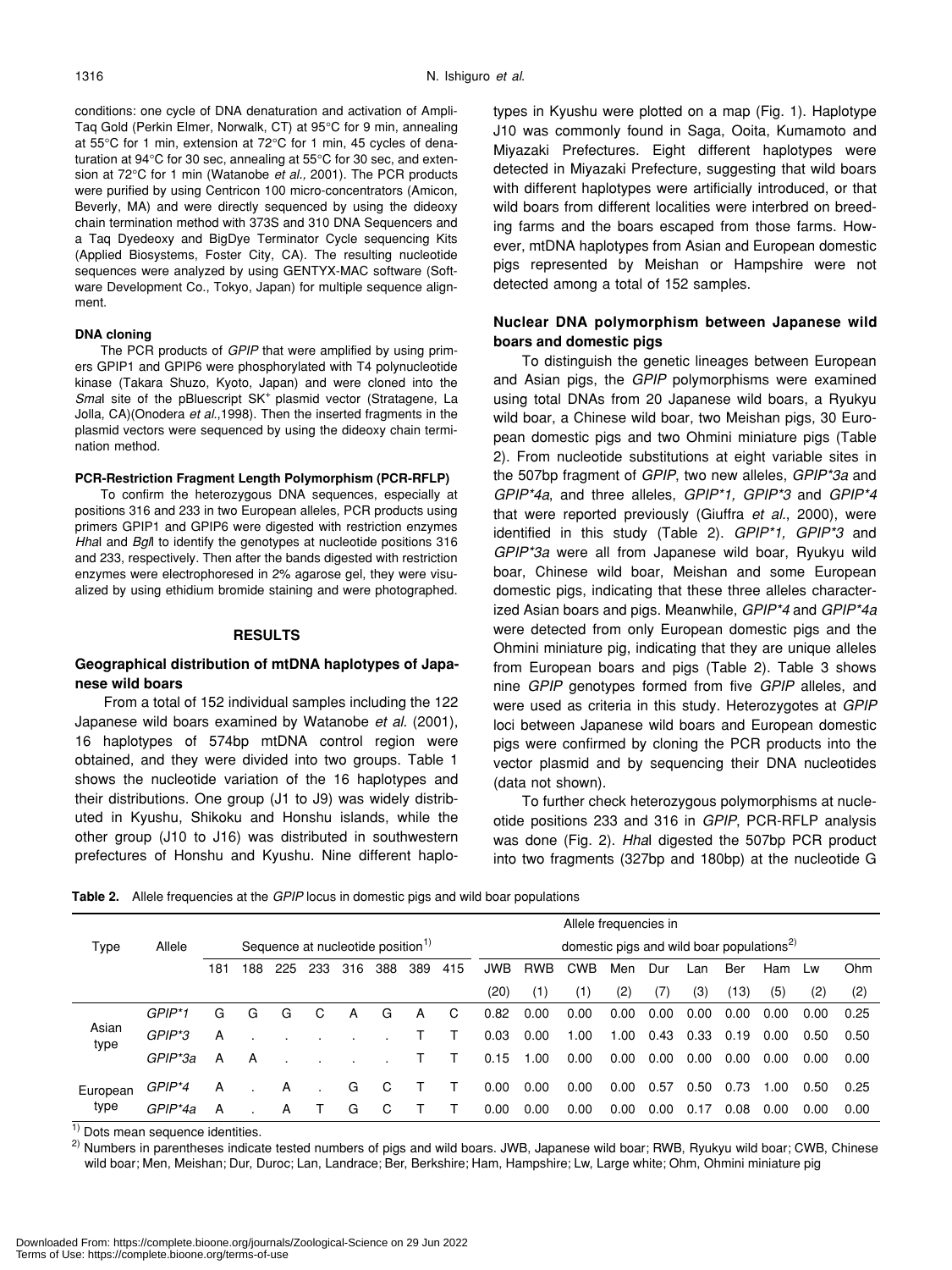| Genotype        |     |                | Sequence at nucleotide position | Domestic pigs and wild boars <sup>1)</sup> |     |     |     |     |                                |
|-----------------|-----|----------------|---------------------------------|--------------------------------------------|-----|-----|-----|-----|--------------------------------|
|                 | 181 | 188            | 225                             | 233                                        | 316 | 388 | 389 | 415 | (No. of samples)               |
| GPIP*1/GPIP*1   | G   | G              | G                               | С                                          | A   | G   | A   | С   | JWB(16),                       |
| GPIP*3/GPIP*3   | A   | $\blacksquare$ |                                 |                                            |     |     |     |     | CWB(1), Men(2), Dur(1), Ohm(1) |
| GPIP*3a/GPIP*3a | A   | Α              |                                 |                                            |     |     |     |     | JWB(3), RWB(1)                 |
| GPIP*1/GPIP*3   | G/A | ٠.             |                                 |                                            |     | ٠   | A/T | C/T | JWB(1)                         |
| GPIP*4/GPIP*4   | A   |                | A                               |                                            | G   | C   |     |     | Dur(2), Ham(5), Ber(6), Lan(1) |
| GPIP*3/GPIP*4   | A   | ÷              | G/A                             | $\blacksquare$                             | A/G | G/C |     |     | Dur(4), Ber(5), Lw(2), Lan(1)  |
| GPIP*4/GPIP*4a  | A   |                | A                               | C/T                                        | G   | С   |     |     | Ber(2)                         |
| GPIP*3/GPIP*4a  | A   | ٠              | G/A                             | C/T                                        | A/G | G/C |     |     | Lan(1)                         |
| GPIP*1/GPIP*4   | G/A |                | G/A                             |                                            | A/G | G/C | A/T | C/T | Ohm(1)                         |

**Table 3.** Genotype polymorphism of the *GPIP* locus in domestic pigs and wild boars

 $<sup>1</sup>$  Same designations as in Table 2.</sup>



**Fig. 2.** PCR-RFLP analysis used to distinguish the *GPIP* allele variants. *Hha*I and *Bgl*I RFLPs of PCR products reflect sequence polymorphism at nucleotide positions 316 and 233, respectively. The 507bp PCR product is cleaved to 327bp and 180bp by the *Hha*I (left), and to 259bp and 248bp by the enzyme *Bgl*I (right). Lane 6; 100-bp DNA lader marker. The *GPIP* genotypes of each sample were: lanes 1 and 7, *GPIP\*3a/GPIP\*3a*; lanes 2 and 8, *GPIP\*4/GPIP\*4*; lanes 3 and 9, *GPIP\*3/GPIP\*4*: lanes 4 and 10, *GPIP\*4/GPIP\*4a*; lanes 5 and 11, *GPIP\*3/ GPIP4a*.

of the 316 position (Fig. 2, lanes 2, 3, 4 and 5), but not digested at nucleotide A (Fig. 2, lanes 1, 3 and 5). The RFLP with the *Hha*I enzyme could distinguish three alleles *GPIP\*1, GPIP\*3* and *GPIP\*3a* from two alleles *GPIP\*4* and *GPIP\*4a* at the 316 position (Table 2). *Bgl*I digested the 507bp PCR product into two fragments (259bp and 248bp) at nucleotide C of 233 position in the allele *GPIP\*4* (Fig. 2, lanes 7, 8 and 9). However, when nucleotide C was substituted by T in the allele *GPIP\*4a*, a non-digested 507bp fragment was observed (Fig. 2, lanes 10 and 11), indicating that RFLP with the *Bgl*I enzyme is the useful method to distinguish the alleles *GPIP\*4* from *GPIP\*4a* at the 233 position. Nucleotide substitutions at positions 225, 233, 316 and 388 in genotyping of *GPIP* appeared to be critical to distinguish pig-wild boar crossbreds from wild boars (Table 3).

# **Genetic survey of Japanese wild boars from northern Kyushu**

To investigate crossbreeding between pigs and wild boars in Tsushima Island, the Goto Islands, Nagasaki and Ooita Prefectures, mtDNA haplotypes and *GPIP* genotypes of 60 samples were identified (Fig.1, Table 4). The mtDNA haplotypes were all unique for wild boars from Tsushima (haplotype J10) and Goto (J12) Islands. As haplotype J10 was also detected in wild boars from Nagasaki and Ooita Prefectures, it is a common haplotype widely distributed in Kyushu (Fig.1). The mtDNA haplotypes J10 and J15 and new haplotypes J17 and J18 were detected from wild boars from Ooita Prefecture (Tables 1, 4). However, mtDNA haplotypes showing the genetic lineages of Asian and European domestic pigs were not detected in the 60 samples of this study.

Table 4 shows the *GPIP* genotypes of 50 samples examined. Almost all genotypes were *GPIP\*1/GPIP\*1, GPIP\*3/GPIP\*3, GPIP\*3a/GPIP\*3a* and *GPIP\*1/GPIP\*3* of Japanese wild boars in those samples. European genotypes *GPIP\*4/GPIP\*4* and *GPIP\*3/GPIP\*4* were in the four wild boar samples from Nagasaki Prefecture (Table 4). Genotypes *GPIP\*4/GPIP\*4* and *GPIP\*3/GPIP\*4* from Nagasaki Prefecture had *Hha*I-digested fragments with homogzygous and heterozygous patterns, respectively (Fig. 2, lanes 2 and 3). The 507bp PCR products from Nagasaki Prefecture boar samples were digested into two fragments by using the *Bgl*I enzyme (Fig. 2, lanes 8 and 9). As allele *GPIP\*4* was derived from European domestic pigs and wild boars (Table 2, Giuffra *et al.*, 2000), the four wild boars of Nagasaki Prefecture could be Inobuta, a pig crossbred with a wild boar or its descendants. The nucleotide sequences for the new haplotypes J17 and J18 have been submitted to the nucleotide databases of GenBank, EMBL, and DDBJ with the following accession numbers: AB071706 (J17) and AB071707 (J18).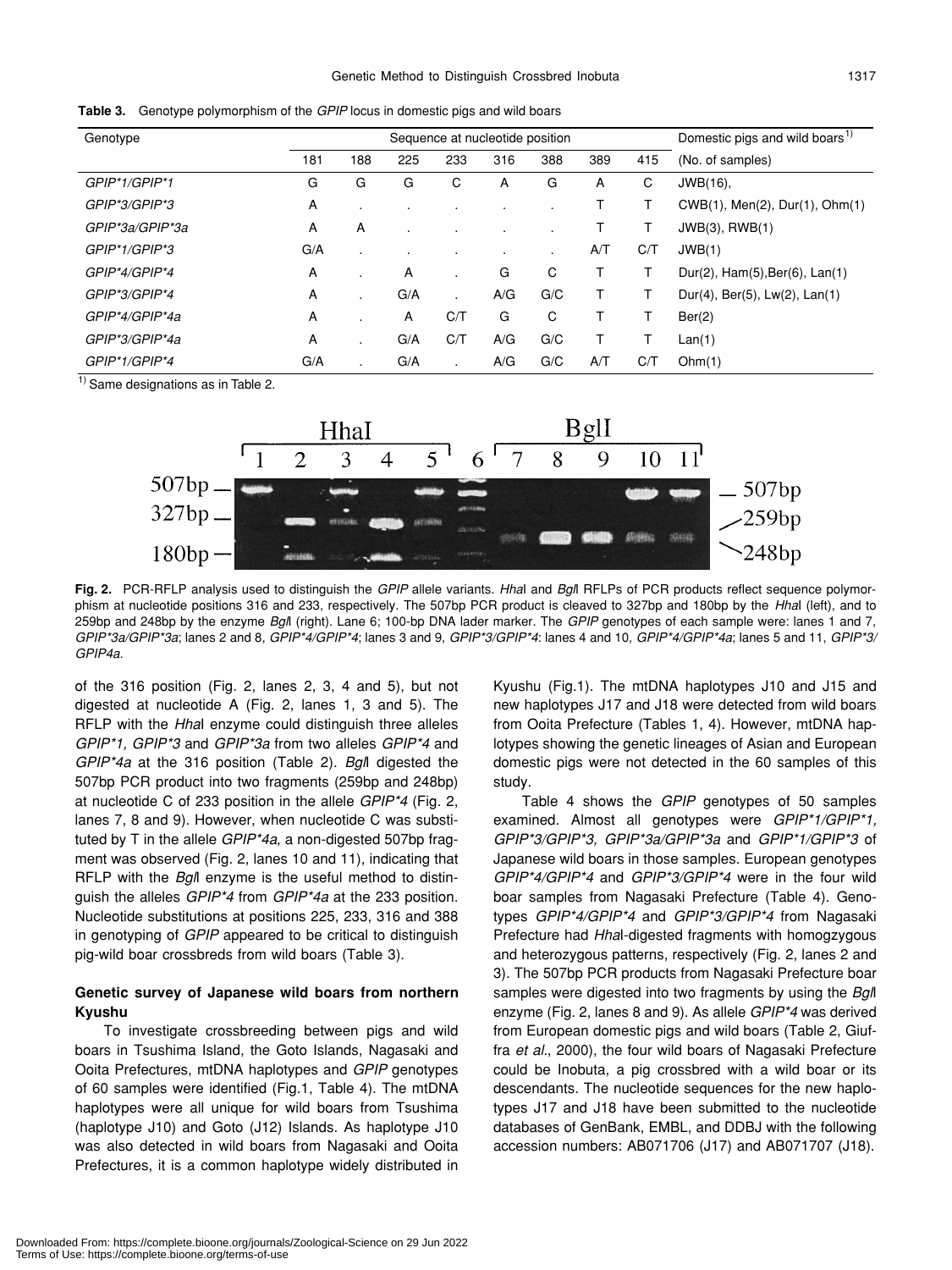**Table 4.** Genetic profiles of Japanese wild boars detected from Tsushima Island, Goto Islands, Nagasaki and Ooita Prefectures

| Location                     | No. of  |                 |                |                 |                              |  |
|------------------------------|---------|-----------------|----------------|-----------------|------------------------------|--|
| (No. of sampling localities) | samples | mtDNA haplotype | No. of samples | GPIP genotype   | No. of samples <sup>1)</sup> |  |
| Tsushima Island(3)           | 20      | J10             | 20             | GPIP*1/GPIP*1   | 10                           |  |
|                              |         |                 |                | GPIP*1/GPIP*3   | 2                            |  |
|                              |         |                 |                | NT <sup>2</sup> | 8                            |  |
| Goto Islands(3)              | 17      | J12             | 17             | GPIP*1/GPIP*1   | 7                            |  |
|                              |         |                 |                | GPIP*3/GPIP*3   |                              |  |
|                              |         |                 |                | GPIP*3a/GPIP*3  | 7                            |  |
|                              |         |                 |                | NT <sup>2</sup> | 2                            |  |
| Nagasaki Prefecture(2)       | 6       | J10             | 6              | GPIP*3/GPIP*3   | 2                            |  |
|                              |         |                 |                | GPIP*4/GPIP*4   | $\overline{1}$               |  |
|                              |         |                 |                | GPIP*3/GPIP*4   | $\overline{3}$               |  |
| Ooita Prefecture(8)          | 17      | J10             | 14             | GPIP*1/GPIP*1   | 4                            |  |
|                              |         |                 |                | GPIP*1/GPIP*3   | 4                            |  |
|                              |         |                 |                | GPIP*3/GPIP*3   | 3                            |  |
|                              |         |                 |                | GPIP*3a/GPIP*3a | 3                            |  |
|                              |         | J15             |                | GPIP*3/GPIP*3   |                              |  |
|                              |         | $J17$ (New)     |                | GPIP*1/GPIP*1   |                              |  |
|                              |         | J18(New)        |                | GPIP*3a/GPIP*3a |                              |  |

1) Underlines show wild boars with the European allele *GPIP\*4.*

2) NT, not tested.

## **DISCUSSION**

This study showed that, by using both genetic markers, mtDNA of maternal inheritance and *GPIP* genotypes of biparental inheritance, domestic pigs have crossbred with wild boars in Kyushu. All mtDNA haplotypes identified from 60 wild boar samples were of Japanese wild boar types, whereas the *GPIP* alleles *GPIP\*4* and *GPIP\*4a* (Table 2, Giuffra *et al*., 2000) specific for European domestic pigs were in four wild boars from Nagasaki Prefecture. In contrast, allele *GPIP\*3* obtained from Asian wild boars and domestic pigs (Giuffra *et al*., 2000) was frequently in many European domestic pig breeds (Table 2). This result supports the view that Asian pigs were used to improve European pig breeds during the 18<sup>th</sup> and early 19<sup>th</sup> centuries (Jones, 1988). Duroc and Ohmini breeds having *GPIP\*3/ GPIP\*3* are thought to be established through multiple crossbreeding. To distinguish the crossbred Inobuta influenced genetically by European domestic pigs, from Japanese wild boar populations, nuclear *GPIP* genotyping is useful together with using mtDNA haplotypes. The PCR-RFLP method for *GPIP* genotyping developed by us is a simple tool without laborious DNA sequencing and facilitates practical use in the field. In this study, although *GPIP* was used as a nuclear gene to distinguish the genetic difference between Asian and European lineages of pig, any nuclear genes may be found to more clearly distinguish the genetic lineages in the near future.

Populations of Japanese wild boars have increased

markedly in southwestern Honshu and Kyushu, like the increasing numbers of sika deer (*Cervus nippon*) in Hokkaido (Environmental Agency, Japan 1997–1999). Increasing numbers of wild boar are marked on small islands such as Tsushima and Goto Islands. Historical records suggest that native wild boars of Tsushima Island inhabiting this island became extinct artificially because of the local government policy Inoshika-Oitsume from 1700 to 1709 (Watase 1912) to reduce damage of agricultural crops by wild boars. Although this policy succeeded in eliminating wild boars from Tsushima Island for about 300 years, wild boars were suddenly discovered at several localities on the island in 1993 and they have increased every year. The total numbers of wild boars captured by hunting were 13 individuals in 1997, 39 in 1998 and 73 in 1999. Two questions have arisen: from where wild boars originated, and how the wild boar populations increased their numbers in limited areas. Two possible explanations are: (1) escape from breeding farms by wild boars or by wild boars crossbred with domestic pigs managed on the island; (2) unsystematic artificial introduction of wild boars to the island for leisure hunting. From our DNA analysis of wild boars, mtDNA haplotype J10 was found widely in Kyushu and Tsushima (Fig. 1), and *GPIP* genotypes of Tsushima wild boars were of typical Japanese wild boars (Table 3). Although whether wild boars on Tsushima Island originated from escapes from breeding farms or from artificial introduction is still unclear, the results of this study show that they originated as introductions from any Kyushu population of typical Japanese wild boars with